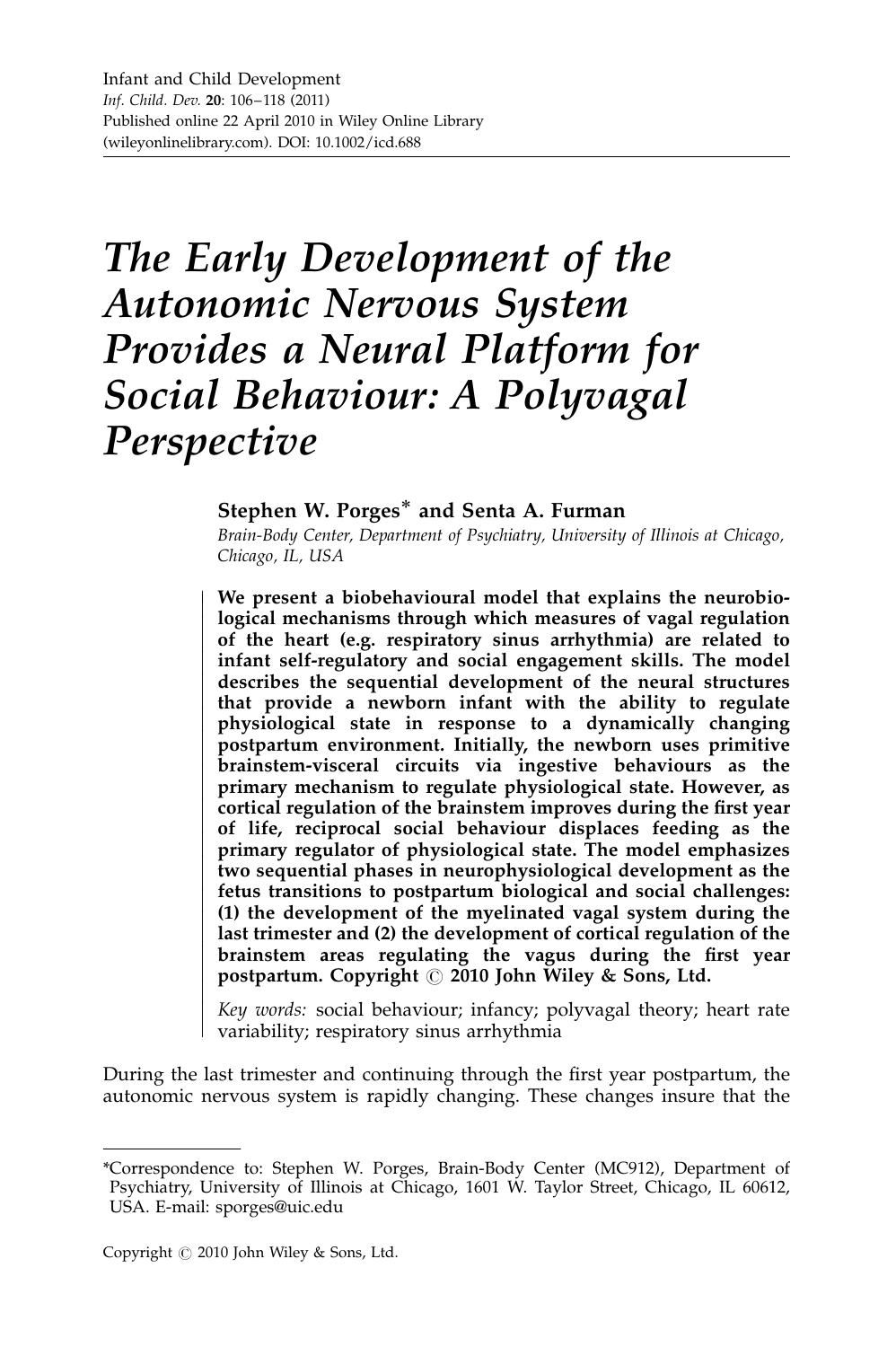infant can breathe, obtain food, and maintain body temperature. Coupled with the development of these abilities to obtain basic biological needs is a progressive change in the infant's ability to regulate physiological and behavioural state through interactions with another person (e.g. mother). We propose that the developmental changes in the neural pathways that regulate autonomic state provide a neural platform to support the expanding abilities of the infant to engage objects and people in a dynamically changing environment. Thus, the emerging behavioural repertoire and social-interactive needs of the rapidly developing young infant should be studied within the context of the maturational changes in the autonomic nervous system.

In contrast to the hypothesized dependence of social behaviour on the autonomic nervous system, the autonomic nervous system has played a limited role within predominant theories in developmental psychology. Similarly, given the critical role that the autonomic nervous system plays in the infant's survival during the transition from prenatal to postnatal environments, it is surprising that an understanding of the central mechanisms mediating the autonomic nervous system has been tangential to pediatric medicine. In general, measures of autonomic activity have been conceptualized as a correlate of motivated or adaptive behaviours within psychology and as indices of health risk in medicine.

We propose, from a biobehavioural perspective, that the maturational shifts in neural regulation of the autonomic nervous system provide a developing resource, which, in part, mediate much of the dynamic interaction that the infant has with both *objects* and *others*. Within this perspective, we identify sequential, developmental, neurophysiological processes, which provide the biological basis to explain how and why individual and developmental differences in vagal control of the heart are related to social behaviour and, when relevant, clinical outcome.

# Dependence on Others: Parallels with Maturation of the Autonomic Nervous System

At birth, mammalian infants are incapable of caring for themselves. The newborn is vulnerable and dependent on the mother, or a concerned caregiver, to survive. Support from others is required to obtain basic biological needs such as food, warmth, and protection. This dependence on other decreases as the infant develops. This decrease in dependence is paralleled by changes in neural regulation of the autonomic nervous system. During development, as higher brain circuits begin to regulate the brainstem nuclei, which control the autonomic nervous system, the infant becomes more independent and is increasingly capable of initiating social interactions with others to regulate physiological state. As these self-regulatory skills develop, the dependence on the caregiver to elicit ingestive-vagal reflexes (i.e. feeding) as a primary strategy of regulation decreases. Behaviourally, the infant appears to be more socially skilled and better able to spend time alone. This is observed as the infant's ability to both rapidly calm after disruptive challenges and to remain calm for longer periods, even in the absence of others.

Developmentally, as skills of state regulation improve, the central nervous system expands to promote enhanced cognition and greater control over peripheral motor systems. These global systems (autonomic, cognitive, and motor) mature in combination and enable the maturing infant to become more independent and explorative in a complex environment.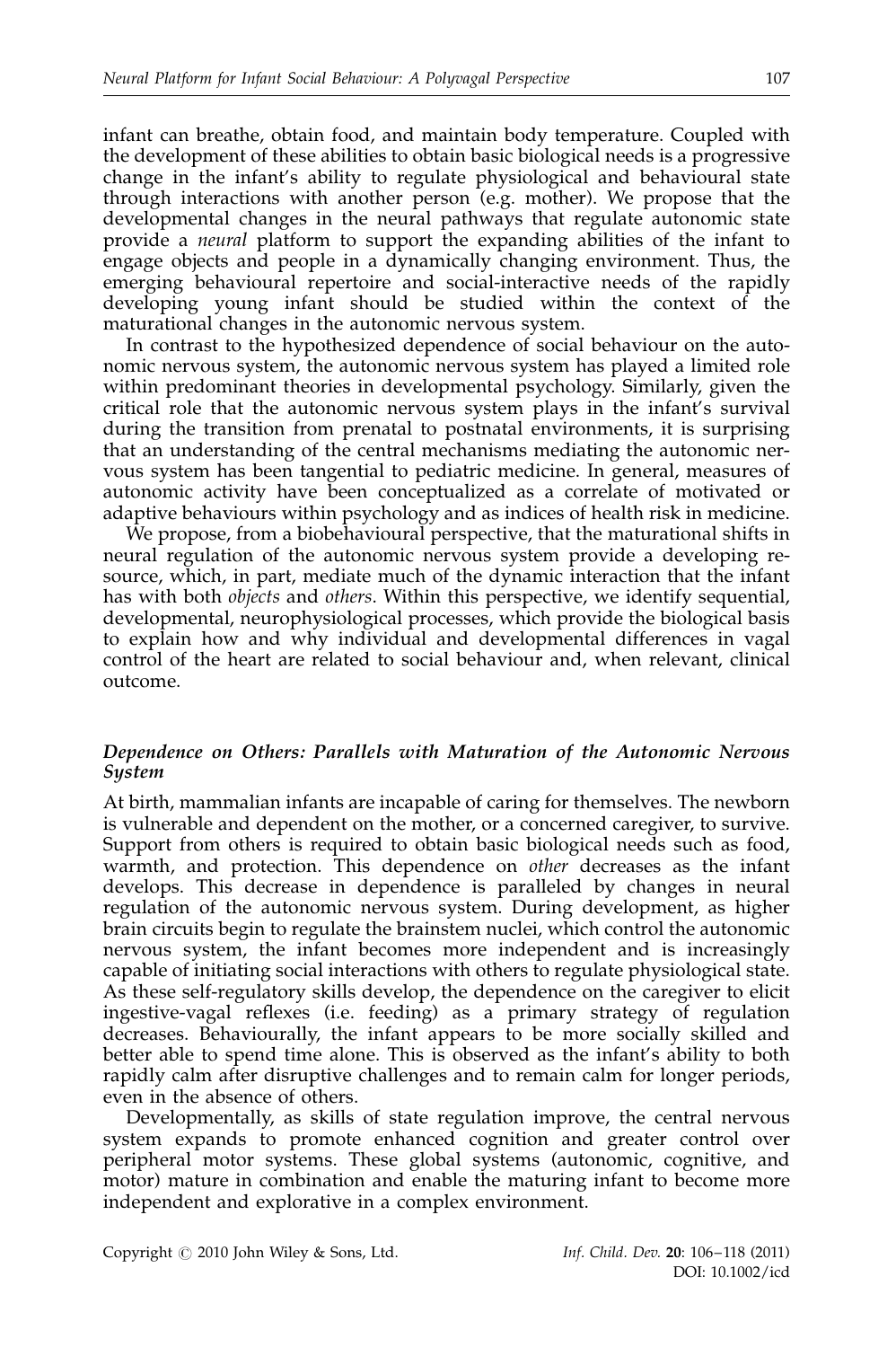Similar to most mammals and distinct from our phylogenetically related reptilian ancestors, humans maintain a need for social interactions throughout their lifespans. Social separation and isolation for humans, regardless of age, leads to profound disruption in the ability to regulate physiological state and compromises both physical and mental health. This disruption may impact all aspects of development and may be expressed as delays in motor development, growth, and cognition, as well as global health vulnerabilities and atypical social and emotional behaviours. Studies reliably report that various degrees of social abandonment can have disastrous effects on child development. Studies of the Romanian orphans illustrate that caregiving, defined solely by the physical features of food, warmth, and protection without consistent and predictable social engagement opportunities, is insufficient for typical development. For example, in a three-year follow-up study of Romanian orphans, who had been adopted after living at least eight months in orphanages, Chisholm (1998) found that the orphans had significantly more behaviour problems, insecure attachment, and lower IQ scores than non-adopted or early adopted children. Adoptive parents of these orphans also reported significantly more parenting stress. More recent anatomical studies have revealed that early social and emotional deprivation in many Romanian orphans may lead to functional and structural changes in brain regions, including orbital frontal gyrus, infralimbic prefrontal cortex, medial temporal structures (i.e. amygdala and head of hippocampus), and left uncinate fasciculus (Chugani et al., 2001; Eluvanthingal et al., 2006). Impairment in functions of these brain regions could certainly contribute to lower verbal skills, diminished attention and concentration abilities, impaired impulsivity, conduct problems, and depression frequently reported in these children.

Unlike reptiles and other phylogenetically more ancient vertebrates, birth for mammals is not a transition into independence, but an extension of the period of dependence that begins *in utero*. For humans, maturation does not lead to a total independence from others, but leads to an ability to function independently of other people for short periods. Moreover, humans, as they become more independent of their caregivers, search for appropriate others (e.g. friends, partners, etc.) with whom they may form dyads capable of symbiotic regulation. In fact, individuals, who prefer to use interactions with objects instead of people to regulate physiological state, often receive psychiatric diagnoses (e.g. autism spectrum disorders, borderline personality disorder).

#### Evolution of the Autonomic Nervous System Prepares the Human Infant for Social Behaviour

It is necessary to understand the phylogenetic origins of mammalian autonomic nervous systems to understand how autonomic state is linked to social behaviour. This conceptualization has been described as the Polyvagal Theory (Porges, 1995, 1998, 2001, 2003, 2007). The theory was derived from the identification of the two motor branches of the vagus nerve, the Xth cranial nerve, which provides both motor and sensory pathways between brainstem structures and visceral organs. The theory emphasizes not only the phylogenetic shifts in neuroanatomy of the vertebrate autonomic nervous system, but also proposes specific, adaptive behaviours that co-occur with these transitions.

As evolutionary forces molded the human nervous system, new structures were added and older structures were modified to allow greater dynamic range and more fine control of physiological state and to facilitate emergence of new,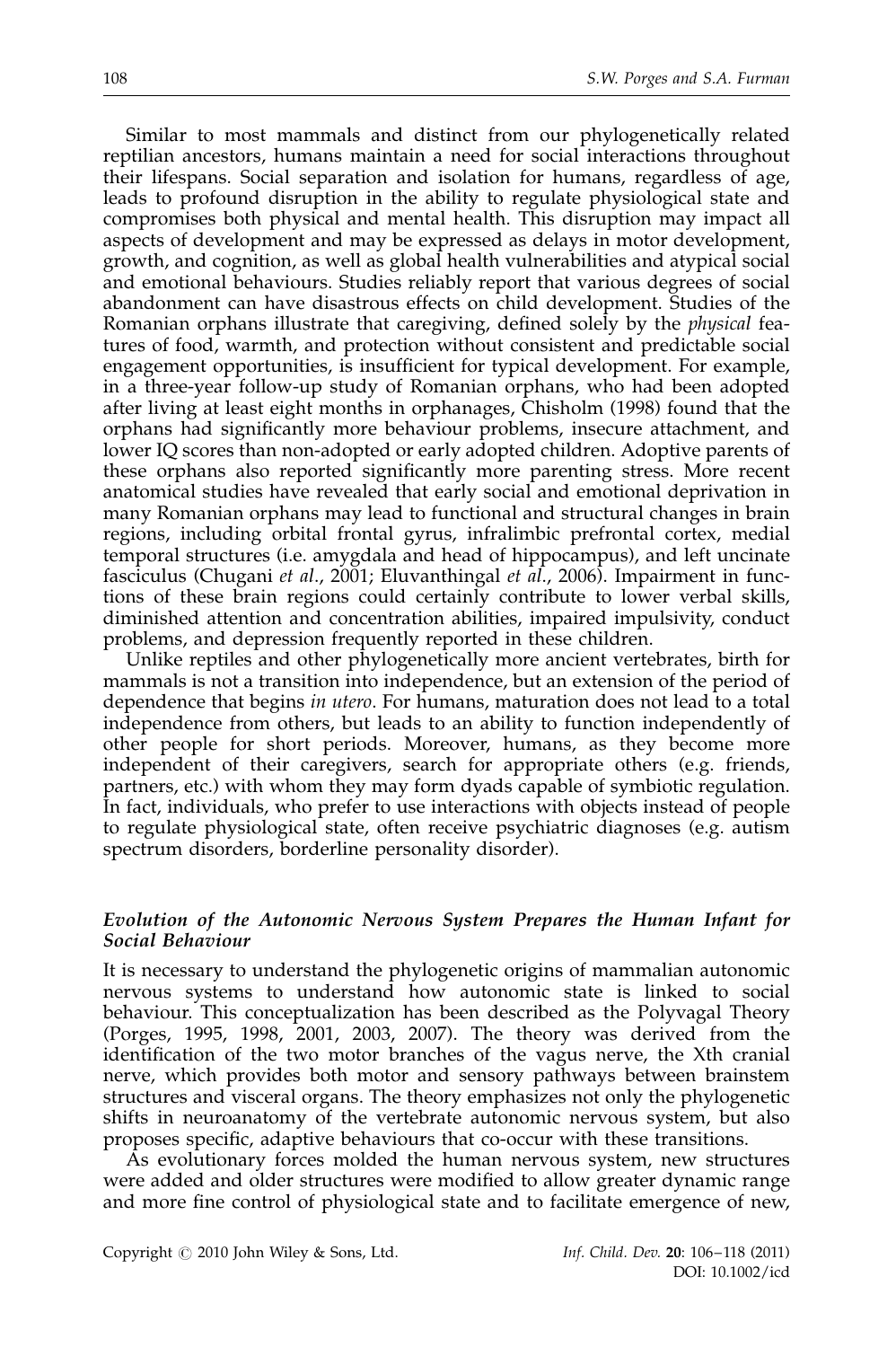adaptive social behaviours. The Polyvagal Theory, by incorporating an evolutionary approach, provides a strategy to investigate developmental shifts in social behaviour from a phylogenetic perspective. The theory provides insights into how developmental shifts in neural regulation of the autonomic nervous system are related to the changing repertoire of adaptive behaviours that, depending on context, either limit or expand expression of social behaviour. The theory emphasizes unique features in neural regulation of the autonomic nervous system that distinguish mammals from reptiles and explains how these features serve as a biobehavioural platform for the emergence of face-to-face social behaviours. In addition, the theory provides insights into the biobehavioural mechanisms that are rapidly developing *in utero* and in the young infant. As the neural mechanisms facilitating self-regulation improve during normal development, the infant's dependence on others to regulate physiological state decreases. This allows social communication to expand beyond the cueing of basic physical survival needs (i.e. warmth, safety, food) and into the realm of prosocial engagements.

The Polyvagal Theory articulates how each of three phylogenetic stages in the development of the vertebrate autonomic nervous system is associated with a distinct autonomic subsystem that is retained and expressed in mammals. These autonomic subsystems are phylogenetically ordered and behaviourally linked to social communication (e.g. facial expression, vocalization, listening), mobilization (e.g. fight-flight behaviours, tantrums, or behavioural meltdowns), and immobilization (e.g. feigning death, vasovagal syncope, and behavioural and physiological shutdown). The product of this phylogeny is a mammalian nervous system with three identifiable circuits that regulate adaptive behaviours and physiological reactions to challenges.

In this phylogenetically organized hierarchy, the newest circuit associated with social communication is used first. If that circuit fails to provide safety, then the older survival-oriented circuits are recruited sequentially. From a developmental perspective, the oldest circuits develop first, and the newest circuit develops last, leaving it the most vulnerable to neural insult and the most sensitive to postpartum experience. The newest circuit becomes only partially available during the last trimester and is expressed at term as the brainstem reflexes that enable the coordination of sucking, swallowing, and breathing. By six months postpartum, these brainstem reflexes, which become coordinated with cortical processes, provide a biobehavioural pathway through which reciprocal social engagement behaviour can calm and soothe physiological state in both participants of a social dyad (e.g. mother–infant interactions).

#### Development of the 'Vagal Brake': Consequences for Postpartum Adaptation and Social Behaviour

The mammalian nervous system did not develop solely to survive in dangerous and life-threatening contexts, but also to promote social interactions and social bonds in safe environments. To accomplish this adaptive flexibility, a new neural strategy requiring safe environments emerged, while the more primitive neural circuits to regulate defensive strategies were retained. To accommodate both fight-flight and social engagement behaviours, the new mammalian vagus evolved to enable rapid, adaptive shifts in autonomic state. The mammalian myelinated vagus functions as an active vagal brake (Porges, Doussard-Roosevelt, Portales, & Greenspan, 1996) in which inhibition and recovery of the vagal tone to the heart can rapidly mobilize or calm an individual. Tonic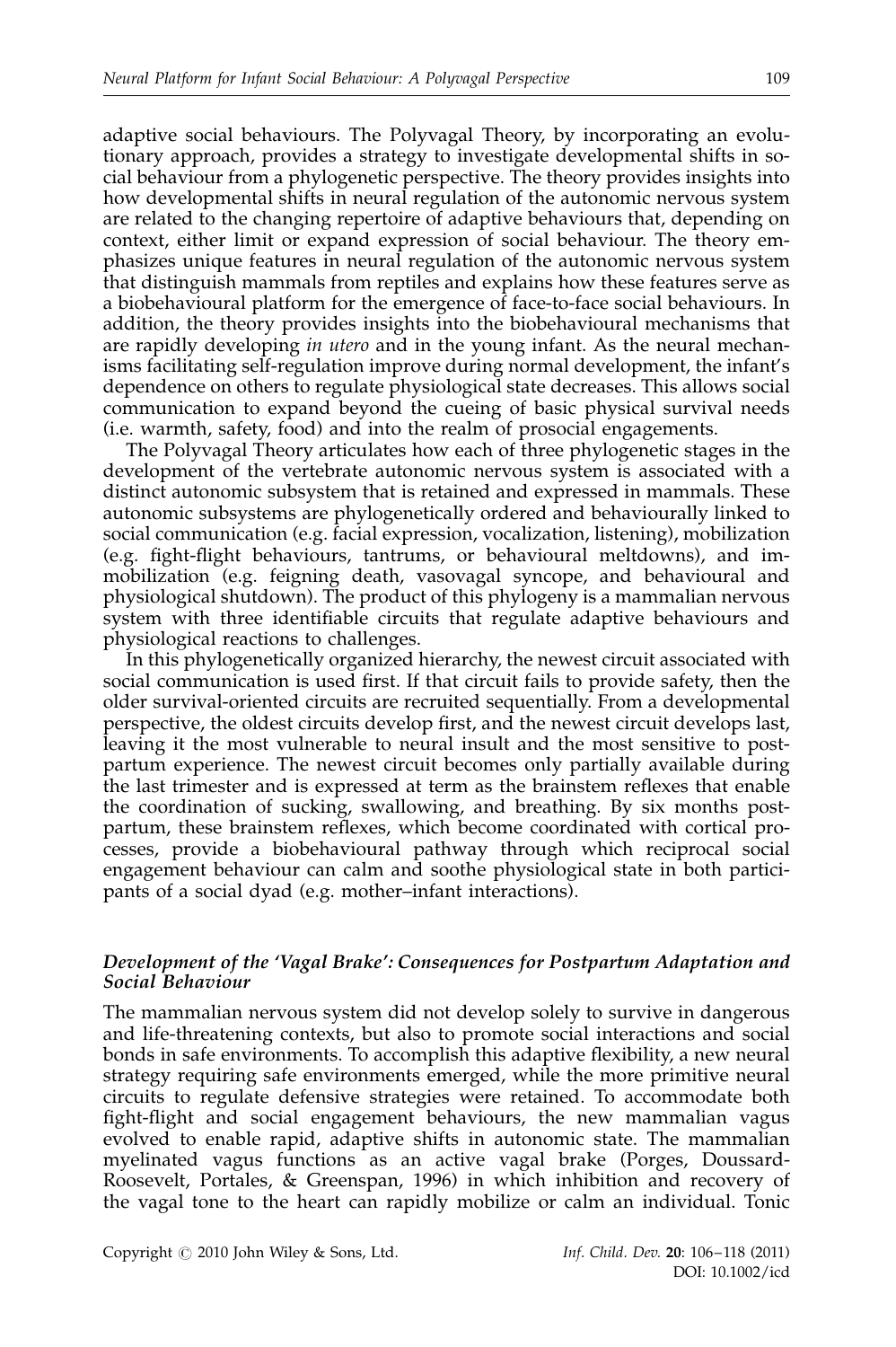vagal influences to the sinoatrial node (i.e. the primary cardiac pacemaker) produce a resting heart rate that is substantially lower than the intrinsic rate of the pacemaker alone. When vagal tone, through myelinated vagal pathways, to the pacemaker is high, the vagus acts as a restraint, or brake, limiting the rate at which the heart can beat and functionally calming the individual. When vagal tone to the pacemaker is low, there is little or no inhibition of the pacemaker, and the heart rate increases. The vagal brake construct may be used to describe functional modulation of heart rate by myelinated vagal efferent pathways.

The state of the vagal brake can be quantified as the amplitude of a periodic component in the beat-to-beat heart rate pattern known as respiratory sinus arrhythmia (RSA). RSA is a naturally occurring rhythm in the heart rate pattern that oscillates at approximately the frequency of spontaneous breathing. RSA represents only a portion of beat-to-beat heart rate variability. By quantifying RSA and the relation between RSA and heart rate during various challenges, it is possible to measure the dynamic regulation of the myelinated vagal brake to study the responses of infants and young children to people and to objects (Bazhenova, Plonskaia, & Porges, 2001).

The human infant is not born with a completely functioning myelinated vagal system. The mammalian vagus is only partially myelinated at birth and continues to develop during the first few months postpartum. Morphological studies demonstrate a rapid developmental increase in the total number of myelinated vagal fibers from 24 weeks through adolescence with the greatest increases observed from approximately 30–32 weeks of gestational age to approximately six months postpartum (see Sachis, Armstrong, Becker, & Bryan, 1982). More recent neuroanatomical research suggests that the increase in myelinated fibers may be occurring in the absence of an increase in unmyelinated vagal fibers, since the increase in the number of myelinated vagal fibers is paralleled by a decrease in the ratio of unmyelinated to myelinated vagal fibers (Pereyra, Zhang, Schmidt, & Becker, 1992). A relative increase in myelinated vagal fibers would functionally improve visceral regulation and enable the infant to express better behavioural regulation, which would support spontaneous social engagement behaviours. Based on these studies, preterm infants born before approximately 30 weeks gestational age are likely compromised due to lack of an appropriately functioning mammalian vagus, or vagal brake. Without a functioning mammalian vagus, the preterm has a limited ability to regulate visceral state and is dependent solely on the sympathetic nervous system and on the phylogenetically older unmyelinated vagus to meet physiological needs. This compromised profile of autonomic regulation obligates the preterm infant to rely on the sympathetic nervous system to increase heart rate in response to distress, in order to support tantrums and mobilization behaviours. Preterm infants are also more vulnerable to clinically dangerous hypotensive states and lowered oxygen saturation caused by episodes of bradycardia and apnea (i.e. massive slowing of the heart and cessation of breathing), which may be triggered by ingestive behaviours (e.g. sucking and swallowing) through activity in the more primitive unmyelinated vagus that has already developed.

RSA in the preterm infant follows a maturational trajectory that parallels the reported changes in both number and ratio of myelinated vagal fibers. During the preterm period there is a monotonic increase in RSA from 32 to 37 weeks gestational age (Doussard-Roosevelt, Porges, Scanlon, Alemi, & Scanlon, 1997). Opportunities for skin-to-skin contact (i.e. Kangeroo care) between mother and preterm (Feldman & Eidelman, 2003) enhance the development of RSA. Paralleling the enhanced vagal regulation, these authors also reported more rapid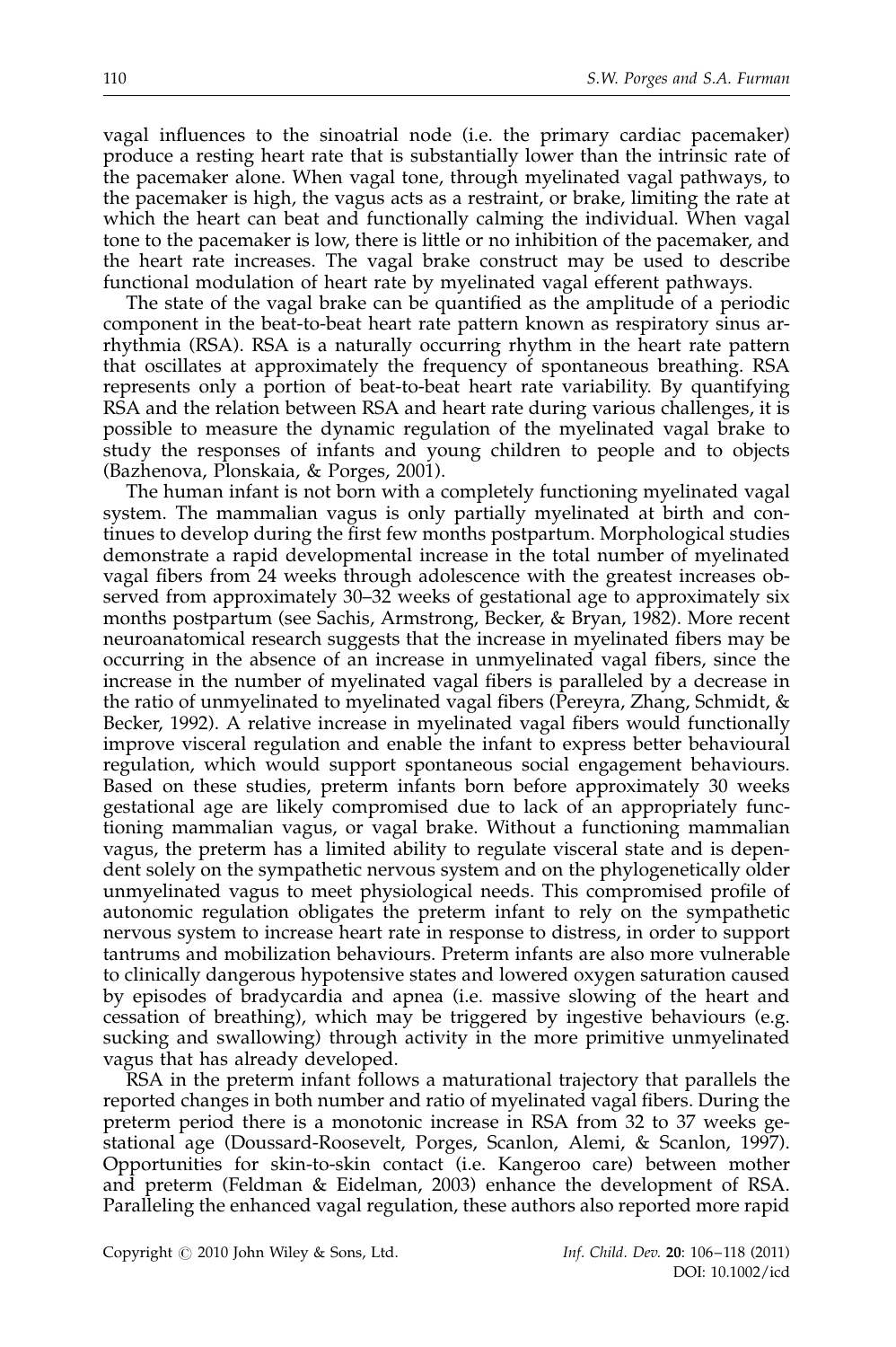improvement in state organization and a more mature neurodevelopmental profile. However, the enhanced development of RSA was only relative to preterm controls not receiving skin-to-skin contact and was still substantially lower than reports of RSA in typically delivered fullterms (Porges, 1992).

In longitudinal studies evaluating heart rate and RSA in term infants during the first year postpartum, heart rate reliably slows with age, although RSA changes are less obvious (i.e. Fracasso, Porges, Lamb, & Rosenberg, 1994; Izard, et al., 1991). In these studies the effects of development on RSA appear to be maximized during the first six months postpartum and taper during the 6–12-month period. Although these developmental trends have been reported and replicated, closer inspection of the data indicates that individual differences in RSA during the first year postpartum are even greater than the developmental shifts.

Based on parallel literatures that describe developmental features in both RSA and the neuroanatomy of the vagus nerve, we may make two inferences: (1) RSA during early infancy reflects the functional outflow of the myelinated vagus and (2) efficient RSA reactivity and recovery are dependent on both the number of myelinated vagal fibers and the ratio of myelinated to unmyelinated vagal fibers. The literature on young infants supports these assumptions by demonstrating increases in RSA during the last trimester through the first few months postpartum. The second assumption has primarily been tested during feeding when ingestive-vagal reflexes are recruited, although additional research will need to examine reactivity during social challenges during the first few months postpartum (e.g. Bazhenova et al., 2001; Moore & Calkins, 2004; Weinberg & Tronick, 1996).

# Feeding: Challenging and Exercising the Vagal Brake Through an Ingestive-vagal Reflex

To ingest food properly and efficiently, the newborn must have the neural resources to implement the complex sequence of sucking, swallowing, and breathing. This sequence requires the coordination of the striated muscles of the face, head, and neck with the myelinated vagal regulation of the bronchi and the heart. Unlike the striated muscles of the limbs, striated muscles of the face, head, and neck are regulated by pathways traveling from the brainstem through several cranial nerves. These pathways are known as special visceral efferent pathways, although anatomically, their targets are not considered visceral. These pathways are often called branchiomeric, since they regulate the structures that embryologically emerged from the pharyngeal (branchial or ancient gill) arches. As the infant matures, the special visceral efferent pathways are recruited by corticobulbar pathways and expressed through social engagement behaviours. Autonomic support for these muscles is provided by the myelinated vagus, which can be dynamically monitored by quantifying RSA. This face–heart connection provides the necessary elements for an integrated social engagement system (see below).

Since the structures involved in the neural regulation and coordination of the striated muscles involved in sucking, swallowing, vocalizing, and breathing are all linked to the myelinated vagus, the functioning of these behaviours, and the link between these behaviours and RSA, may provide an early indicator of the functional status of a system that will later be involved in social engagement behaviours.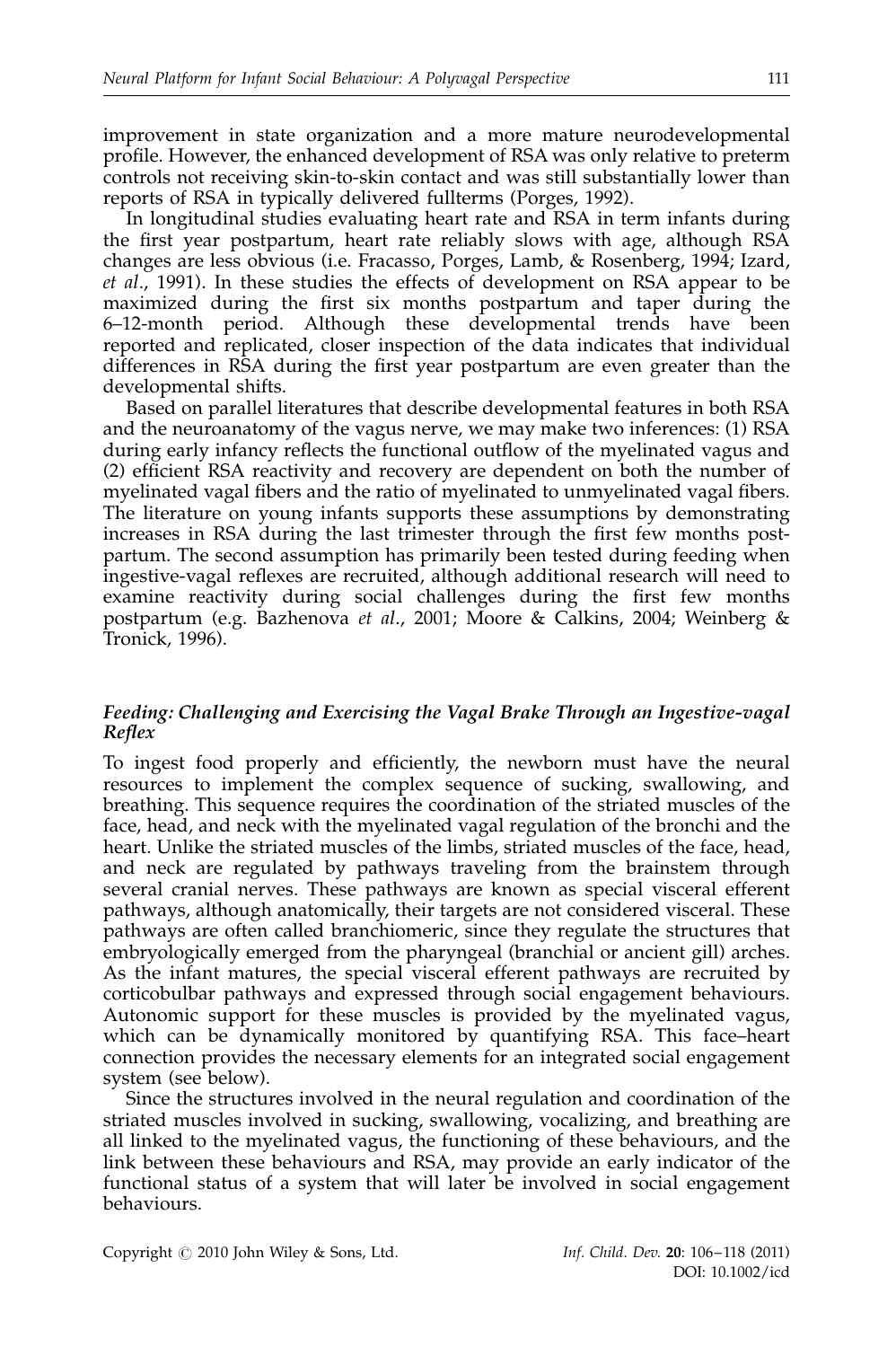The status of the face–heart connection can be evaluated by measuring RSA changes during the ingestive behaviour of sucking, which requires coordination of the striated muscles of the face with visceral changes in heart rate and breathing. Porges and Lipsitt (1993) monitored the integration of sucking behaviours with heart rate and RSA as infants sucked to obtain sucrose. In response to sucrose, reductions in RSA and corresponding increases in heart rate paralleled increased sucking frequency. When the availability of sucrose was terminated, RSA and heart rate returned to pre-sucrose levels. Moreover, individual differences in baseline RSA were correlated with the magnitude of heart rate reactivity to the gustatory stimulation. These findings illustrate that in the healthy neonate, there is a coordinated ingestive response in which the vagal brake is systematically removed to support the increased metabolic demands of sucking.

Because ingestive-vagal responses can be systematically elicited, a feeding challenge paradigm provides an opportunity in newborns and preterm infants to evaluate the status of coordinated physiological-behavioural sequences that require vagal regulation and control of the striated muscles of the face, head, and neck. Similar to the full-term infants described in the Porges and Lipsitt study, clinically stable low-birthweight preterm infants (near the time of discharge) also decreased RSA and increased heart rate during feeding (Portales et al., 1997). When feeding was terminated, heart rate and RSA returned to pre-feeding levels. In a second study, with more clinically compromised infants (Suess et al., 2000), RSA and heart rate were monitored before, during, and after oral or gastric-tube bolus feedings in preterm infants at approximately 33–34 weeks postmenstrual age. The preterm neonates were categorized into two groups based on gestational age at birth. The earlier-born group had gestational ages less than 30 weeks and the later-born group had gestational ages greater than 30 weeks. Consistent with the above studies, RSA decreased in both groups during feeding. However, postfeeding RSA increased towards pre-feed levels (i.e. recovered) only in later-born infants. The results confirmed the assumption that the higher risk group, independent of corrected gestational age, experienced compromised vagal regulation during the feeding paradigm.

The primary characteristics of the feeding response are a withdrawal of vagal control of the heart to increase metabolic activity necessary to ingest food and a post-feeding recovery of vagal tone to foster a calm state and support digestion. Thus, during metabolically demanding ingestive behaviours such as sucking, there is a reduction of myelinated cardiac vagal tone to allow greater mobilization of energy resources. Following these ingestive behaviours, there is a recovery of vagal function to support digestion and calm the infant.

The studies described above indicate that term infants and stable older preterm infants modulate the 'vagal brake' during feeding. This ingestive-vagal reflex might be mediated solely at the brainstem level and might not be sensitive to the increasing number and efficiency of corticobulbar pathways connecting the cortex with the source nucleus of the myelinated vagus, the nucleus ambiguus (NA), which arise during maturation. From an evolutionary perspective, the adaptive consequence of these higher-order neuroanatomical changes would enable the older infant to use social cues to regulate the vagal brake. It is possible that through neuroception (see Porges, 2003), the loving caregiver's facial features and vocal prosody trigger temporal corticolimbic pathways that dampen defensive reactions and recruit the vagal brake to calm. In contrast, the facial and vocal features of a stranger might inhibit the vagal brake to allow mobilizing, protesting, and defensive behaviours.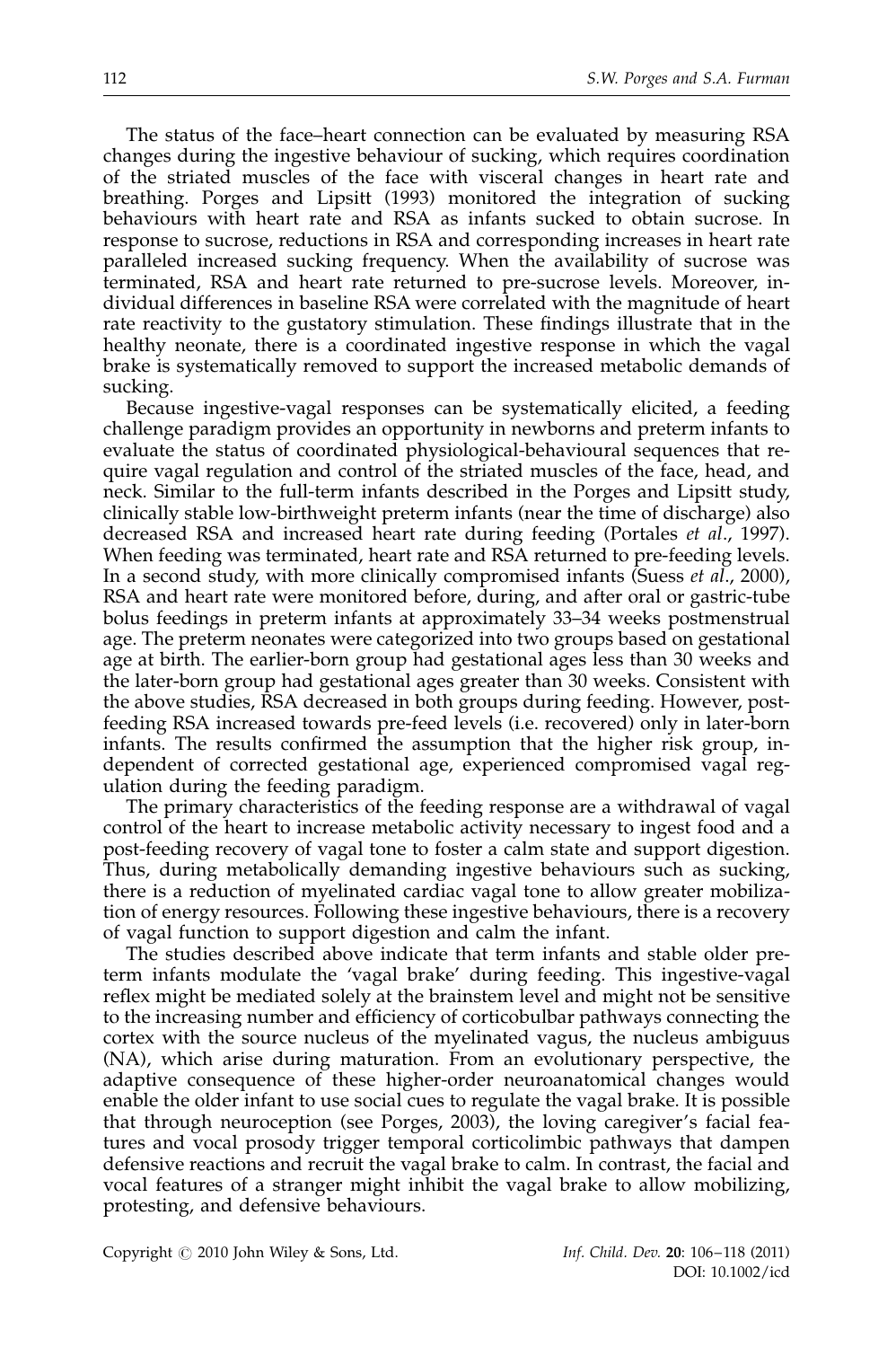#### The Social Engagement System

A face–heart connection evolved in mammals as source nuclei of vagal pathways shifted ventrally from the phylogenetically older dorsal motor nucleus (e.g. unmyelinated vagal pathways) to the NA (e.g. myelinated vagal pathways). This resulted in an anatomical and neurophysiological linkage between neural regulation of the heart via the myelinated vagus and the special visceral efferent pathways that regulate the striated muscles of the face, head, and neck. Together this linkage, between brainstem motor systems responsible for cardiovascular functions and those necessary for regulating the face, head, and neck, forms an integrated 'Social Engagement System.'

With increased cortical development, the cortex exhibits greater control over the brainstem via direct (e.g. corticobulbar) and indirect (e.g. corticoreticular) neural pathways originating in the motor cortex and terminating in the source nuclei of the myelinated motor fibers emerging from the brainstem (e.g. specific neural pathways embedded within cranial nerves V, VII, IX, X, and XI). These cranial nerves then extend from their source nuclei to control visceromotor structures (i.e. heart, bronchi) as well as branchiomotor structures (muscles of the face, head, and neck).

Specifically, the Social Engagement System includes the regulation of the eyelids through the orbicularis oculi (e.g. social gaze and gesture), muscles of facial expression (e.g. emotional expression), middle ear muscles (e.g. extracting human voice from background sounds), muscles of mastication (e.g. ingestion, sucking), laryngeal and pharyngeal muscles (e.g. vocalizing, swallowing, breathing), and muscles of head turning and tilting (e.g. social gesture and orientation). Collectively, these muscles act as filters for social stimuli (i.e. observing others' facial expressions and detecting prosody in human voice), and they allow the expression of motor behaviours necessary for engagement with the social environment.

Based on the Polyvagal Theory, the development of the mammalian myelinated vagus is critical in the development of the face–heart connection, which links social behaviour and autonomic regulation. Thus, with more optimal vagal regulation, features of more adaptive social behaviour emerge. Without a functioning myelinated vagus, social behaviour would be compromised, and more primitive defensive strategies, such as fight-flight mobilization and tantrums (mediated by the sympathetic nervous system) and shutdown behaviours (mediated by the unmyelinated vagal system) would be more frequently expressed. Clinically, the status of vagal myelination becomes critical for the newborn and the young infant as they attempt to engage and disengage the caregiver and to explore social reciprocity as a mechanism to regulate physiology and behaviour.

## Model: Autonomic State Provides a Neural Platform for Social Behaviour

The unique features of the autonomic nervous system that support mammalian social behaviour start to develop during the last trimester of fetal life. Specifically, myelination of vagal efferent fibers from the NA to the sinoatrial node (i.e. cardiac pacemaker) begins during the last trimester. This process continues during the first few months postpartum and can be monitored by quantifying the amplitude of RSA. Regulation of the myelinated vagus (i.e. vagal brake) provides a mechanism to rapidly increase metabolic output by releasing the 'brake' on the heart's pacemaker (i.e. sinoatrial node). The release of the vagal brake results in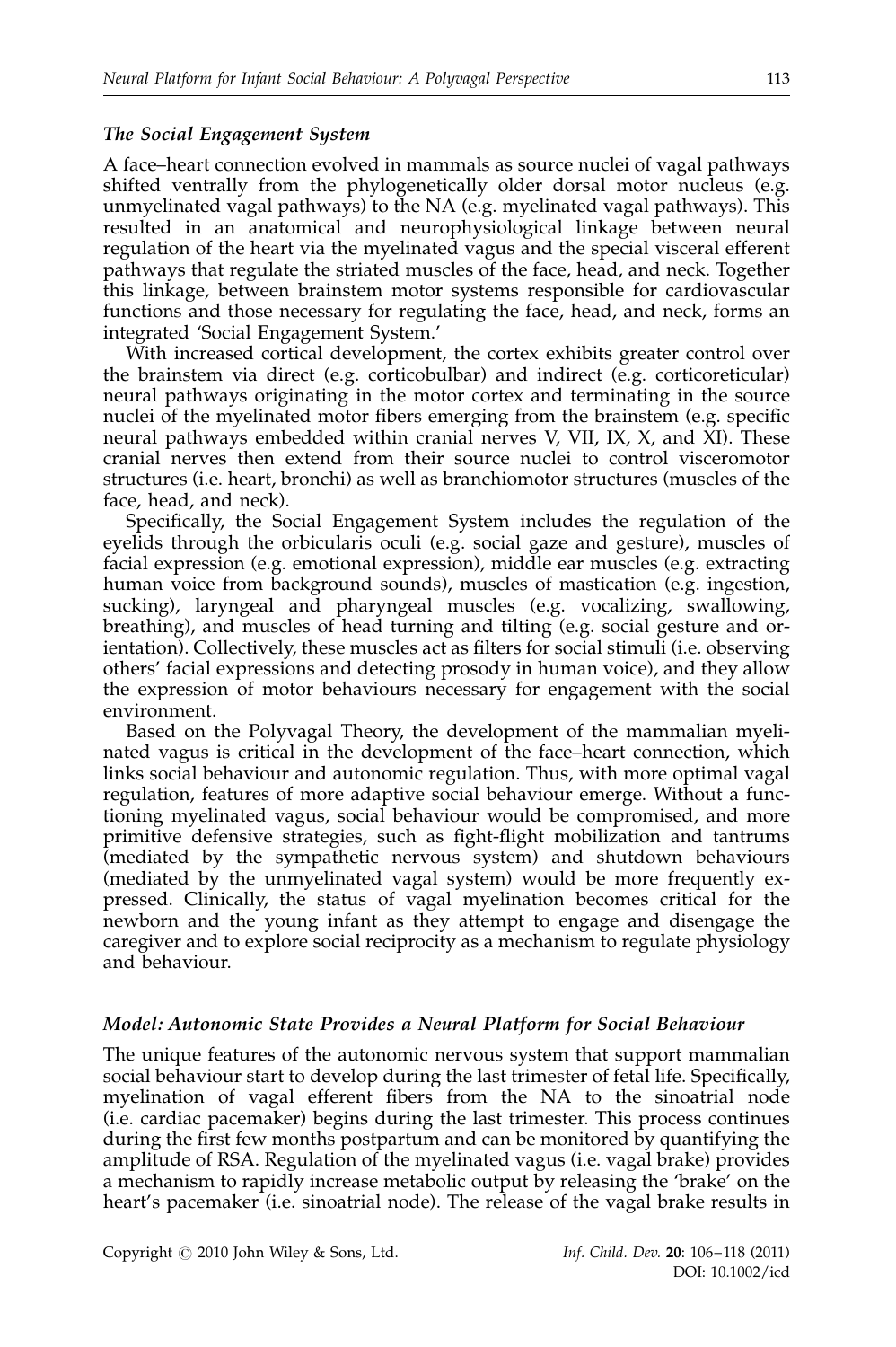

Figure 1. Developmental timeline relating myelination of the vagus to social behaviour.

an instantaneous increase in heart rate. Subsequently, when the metabolic demands decrease, inhibitory vagal influence on the heart is reinstated, and heart rate instantaneously decreases. The regulation of the vagal brake influences important developmental processes related to survival, including (1) improved reactivity and recovery of the ingestive-vagal reflexes involved during feeding, (2) expanded capacity to self-regulate and calm, and (3) improved abilities to both spontaneously engage others and to be soothed by others. This developmental time line is illustrated in Figure 1.

Prematurity, illness, or neglect may dampen the developmental trajectory of the vagal circuit. Atypical maturation of this circuit may be reflected in myelination of the vagus, interneuronal connections in the brainstem that form the face–heart connection, and/or corticobulbar regulation of the brainstem circuits regulating both vagal activity and the striated muscles of the face, head, and neck. The consequences of these delays or disruptions in typical neural maturation would be expressed as lower levels of RSA, less efficient reactivity and recovery of the 'vagal brake,' difficulties in behavioural state regulation, poor affective tone, and diminished abilities for reciprocal social engagement behaviours.

The myelinated vagus is not the sole mediator of autonomic state, in general, or heart rate, specifically. Heart rate is influenced by intrinsic cardiac mechanisms, surrounding thoracic anatomy, the sympathetic nervous system, and the unmyelinated vagus originating in the dorsal nucleus of the vagus. The development of the sympathetic nervous system and the unmyelinated vagal circuit has not been extensively studied in the human fetus and has been assumed to be functioning at term. Within our phylogenetic perspective, we assume that these circuits are functioning at the start of the last trimester. Below, we support this assumption with a brief review of the limited literature focusing on studies of the embryological development of the central regulators and peripheral pathways directly influencing heart rate or the contractility of the heart. Although only the development of efferent (motor) fibers is discussed, afferent (sensory) pathways play a vital role in both autonomic function and in providing sufficient input to trigger normal neural development.

The development of the autonomic nervous system in the human fetus mirrors the broader phylogenetic progression described above. The oldest existing autonomic system, composed of unmyelinated vagal fibers originating from the dorsal motor nucleus of the vagus (DMNX), is also, embryologically, the earliest system to develop *in utero*. An immature, undifferentiated DMNX first appears in the brainstem at nine weeks gestation (Cheng, Zhou, Qu, Ashwell, & Paxinos,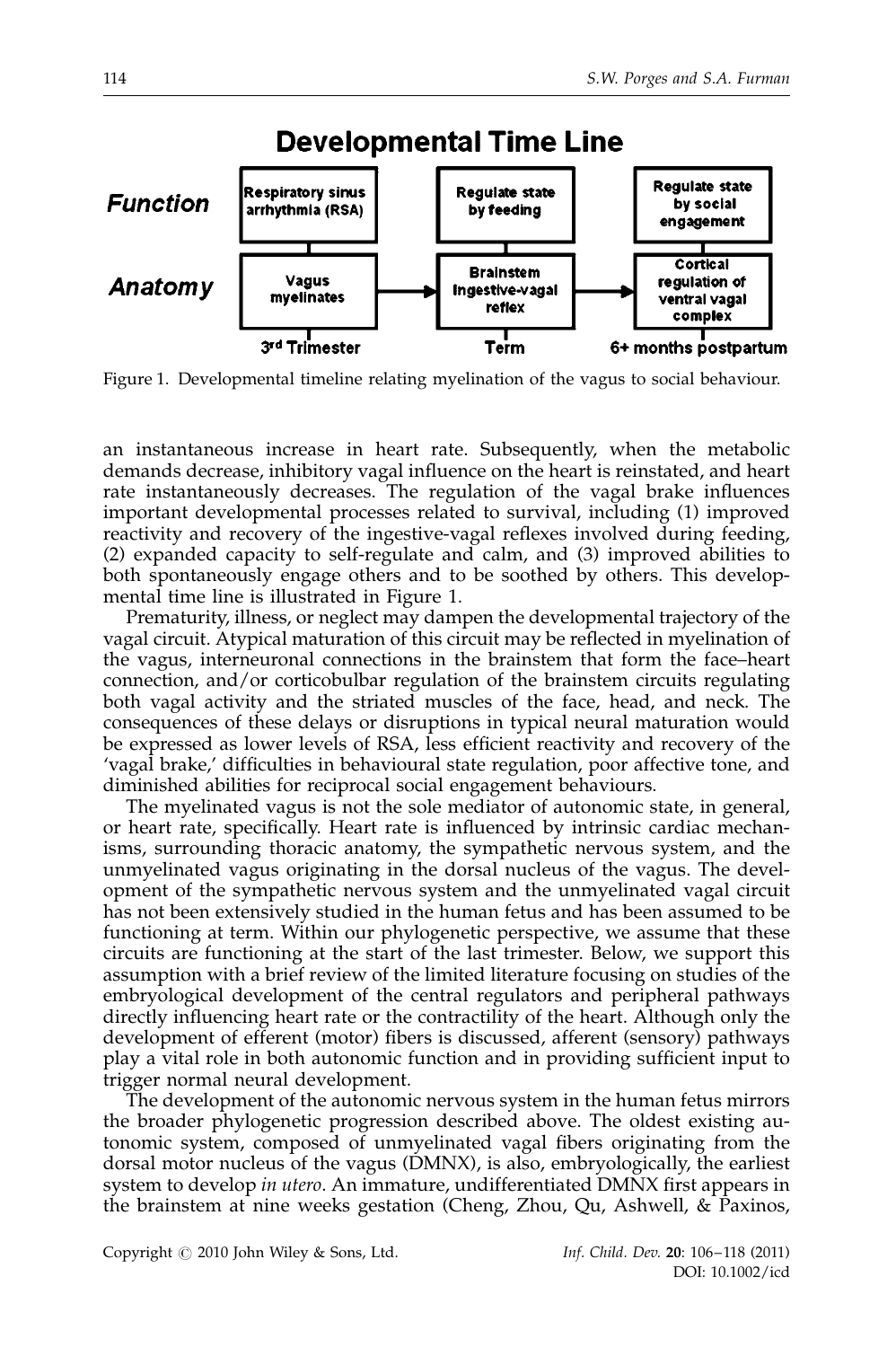2004; Nara, Goto, & Hamano, 1991). Magnocellular subdivisions become visible by 13 weeks, and clear demarcation of DMNX subnuclei, including the lateral cardiomotor subnucleus, occurs by 23 weeks. At 28 weeks, all magnocellular subnuclei are considered essentially mature (Cheng et al., 2004). Some, however, including (Nara et al., 1991), believe that there may be some postnatal changes in the DMNX, such as increased nuclear columnar length and volume. Even if present, however, these postnatal changes are not considered to have much functional significance or physiological consequence in the neonate.

The other major component of the parasympathetic, cardioinhibitory ANS is the newest, myelinated vagal system, which originates in the NA. This system, as predicted by the Polyvagal Theory, develops last in the fetus, and continues functional development well into the first postnatal year. Mature neurons appear in the rostral NA by 8 or 9 weeks gestation and fill the nucleus by 12.5 weeks (Brown, 1990). Unlike mature neurons in the lateral subnucleus of the DMNX, however, axons of these mature neurons have not yet reached cardiac tissue to exert cardioinhibitory effects. The functional significance of vagal fibers from the NA depends heavily on myelination, which does not begin until 23 weeks gestation, when near mature axon diameter is achieved (Wozniak & O'Rahilly, 1981). Myelination of NA vagal fibers increases linearly from 24 to 40 weeks gestation and, again, continues actively during the first year postpartum (Pereyra et al., 1992; Sachis et al., 1982).

Development of the sympathetic, cardioexcitatory ANS is less well described in the literature. Phylogenetically, this largely catecholaminergic system appears before the mammalian NA vagal system and after the older DMNX vagus. According to the Polyvagal Theory, then, this system should begin development in the human fetus sometime between the two parasympathetic systems. Anatomically, sympathetic innervation of cardiac tissue is complex and difficult to isolate. Postganglionic cardiomotor nuclei lie mostly within the cardiothoracic and middle cervical ganglia, which lie caudal to the sympathetic superior cervical ganglion. Functionally, sympathetic influence on the heart is also varied. Unlike the two vagal circuits, which exert mostly chronotropic effects (slowing heart rate), sympathetic activity leads to both chronotropic (increasing heart rate) by innervating pacemaker tissue and inotropic (increasing cardiac contractility) by innervating ventricular myocardium. Investigations using fetal heart rate monitoring to infer sympathetic activity provide potential insight into the development of this system. Using continuous 24-h fetal heart rate monitoring in 28 healthy women, who were 16–28 weeks pregnant, Kintraia, Zarnadze, Kintraia, & Kashakashvili (2005) reported that fetal locomotor activity increased between 16 and 20 weeks gestation. At this stage, increases in activity are accompanied by corresponding increases in heart rate, which returns to normal during 'quiet' fetal periods. Since the vagal brake is not functional during this period of fetal development, these increases in heart rate are most likely due to activity in the sympathetic nervous system. Furthermore, the authors interpret an absence of such a coordinated heart rate increase with increased locomotion by 24 weeks gestation as 'developmental retardation'.

Measurement of RSA can map the development of the myelinated vagus and also enable dynamic monitoring of vagal reactivity and recovery elicited during feeding to quantify the status of ingestive-vagal reflexes. The literature documents that both amplitude of RSA and pattern of RSA responses during feeding are sensitive indices of risk in preterm and term infants. Ingestive-vagal reflexes elicited during feeding provide an opportunity early in development to evaluate a neural circuit that later will be involved in social engagement behaviours.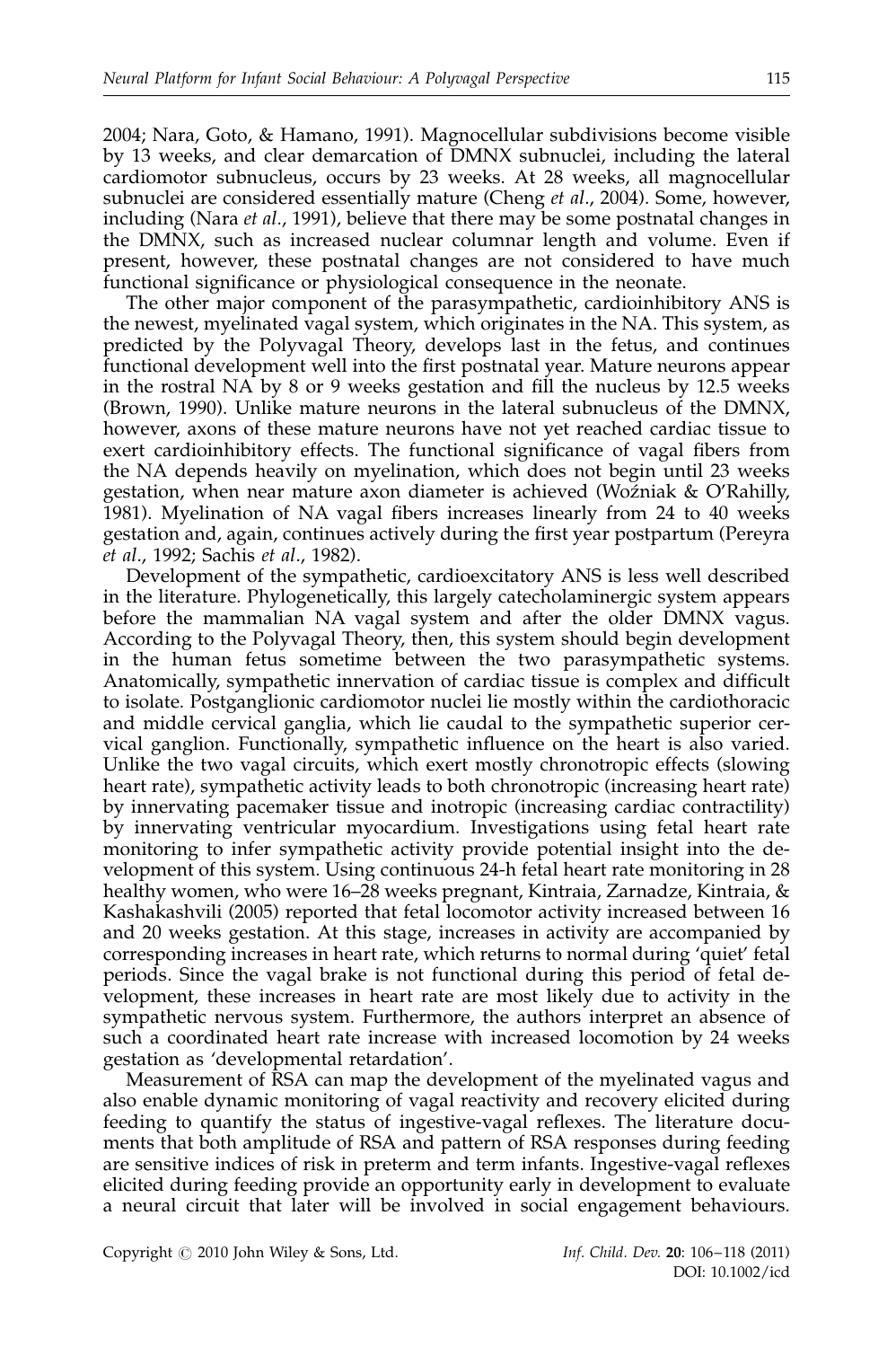Eliciting these reflexes provide an opportunity to exercise the neural circuits coordinating both the striated muscles of the face and neck and the vagal brake. As the infant develops, the brainstem structures involved in ingestive-vagal reflexes are increasingly recruited by higher brain structures, which regulate the facial and vocal features involved in reciprocal social interactions. Thus, when brainstem ingestive-vagal reflexes are functional, the first year postpartum is characterized by an increase in the efficiency with which corticobulbar pathways recruit and regulate these same brainstem nuclei for the purpose of social engagement. If, during early infancy, ingestive-vagal reflexes are not efficiently working, then there will be difficulties in coordinating sucking, swallowing, and breathing. Problems in regulating these survival-related processes may provide a sensitive prognostic index leading to difficulties not only in social behaviour, but also in the development of cognitive and language skills that are dependent on appropriate behavioural and physiological state regulation.

Changes in RSA represent a dynamic adjustment of the inhibitory action of the vagus ('vagal brake') on the heart. Functionally, the removal of the vagal brake provides a physiological state that promotes vigilance as an intermediary and precautionary psychological process to monitor risk in the environment. The outcome of this assessment includes the induction of different physiological states, either in which social behaviours can proceed, or in which defensive fightflight strategies associated with increased sympathetic excitation are necessary. If defensive behaviours are not necessary to maintain or to negotiate safety, then the rapid vagal regulatory mechanisms that dampen autonomic state are reinstated, allowing the individual to calm and self-soothe. Further support for this interpretation can be seen in the infant data in which suppression of RSA is correlated with maternal reports of longer attention spans and being more easily soothed (Huffman et al., 1998). For example, Huffman et al. (1998) found that 12-week-old infants with higher baseline RSA expressed fewer negative behaviours and were less disrupted by experimental procedures than age-matched infants with lower baseline RSA. Moreover, consistent with the vagal brake concept, the infants who decreased RSA during the laboratory assessment were rated on maternal report temperament scales as having longer attention spans and being more easily soothed.

The regulation of behavioural state is a critical determinant of the range of social behaviours an individual can express. The underlying mechanisms mediating behavioural state are tightly linked to the autonomic nervous system. Investigation of the early maturational changes in vagal regulation of autonomic state unmasks several of the behavioural features that infants exhibit. For example, greater suppression of RSA during challenging situations is related to better state regulation, greater self-soothing, more attentional control, and greater capacity for social engagement (Calkins, Graziano, & Keane, 2007; DeGangi, DiPietro, Porges, & Greenspan, 1991; Huffman et al., 1998; Porges et al., 1996; Stifter & Corey, 2001).

The ability to regulate state follows a developmental trajectory during the early part of life. As the neural circuits involved in state regulation become more available to the developing child, there are parallel opportunities for social engagement behaviours and the development of strong social bonds. Without the dynamic, efficient myelinated vagus, it is difficult to regulate behavioural state and to use the features of the Social Engagement System (i.e. facial expression, vocal prosody), which at birth are involved in feeding behaviours (i.e. ingestivevagal reflexes). Developmental limitations in the vagal system, expressed as low level of RSA and difficulties in regulating RSA, may lower thresholds to negative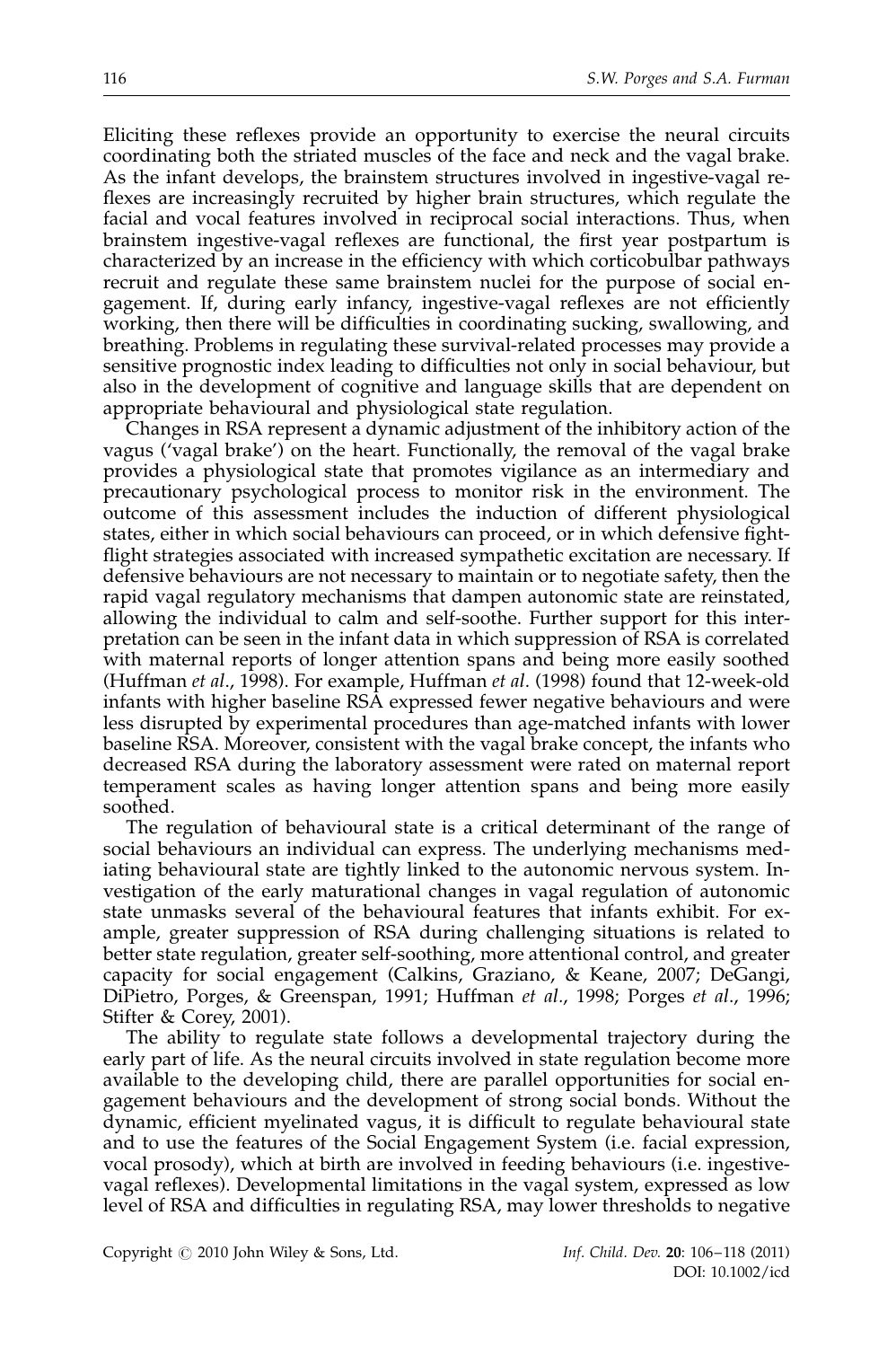or ambiguous environmental cues with resultant hyper-reactivity and severe limitations in the ability to self-sooth and calm.

Social behaviour and the capacity to manage challenge are dependent on the neural regulation of physiological state. The neural circuits involved in the regulation of physiological state are modified during gestation and continue during postnatal life. If these circuits are easily available and efficiently functioning, then the laws of learning and the impact of experience can shape behaviour. However, if these circuits are not available, either as a function of phase of development or during periods of increased environmental risk, then state regulation is compromised, social skills are not easily learned, and social bonds become difficult to establish. During most of the lifespan, the vagal brake and the other features of the Social Engagement System are readily available and provide opportunities for social learning to occur. Without the efficient vagal brake turning off defensive systems and blunting their disruptive manifestations (e.g. fight-flight behaviours), prosocial behaviour is limited, and opportunities for social learning and social bonding are minimized.

# ACKNOWLEDGEMENTS

The research described in this manuscript was supported, in part, by NIH Grant R01 HD053570 from the National Institute of Child Health and Human Development and NIH Grant T32 MH18882 from the American Psychological Association Diversity Program in Neuroscience.

#### REFERENCES

- Bazhenova, O. V., Plonskaia, O., & Porges, S. W. (2001). Vagal reactivity and affective adjustments in infants during interaction challenges. Child Development, 72, 1314–1326.
- Brown, J. W. (1990). Prenatal development of the human nucleus ambiguous during the embryonic and early fetal periods. American Journal of Anatomy, 189, 267–283.
- Calkins, S. D., Graziano, P. A., & Keane, S. P. (2007). Cardiac vagal regulation differentiates among children at risk for behavior problems. Biological Psychology, 74, 144–153.
- Cheng, G., Zhou, X., Qu, J., Ashwell, K. W. S., & Paxinos, G. (2004). Central vagal sensory and motor connection: Human embryonic and fetal development. Autonomic Neuroscience: Basic and Clinical, 114, 83–96.
- Chisholm, K. (1998). A three year follow-up of attachment and indiscriminate friendliness in children adopted from Romanian orphanages. Child Development, 69, 1092–1106.
- Chugani, H. T., Behen, M. E., Muzik, O., Juhász, Č., Nagy, F., & Chugani, D. C. (2001). Brain functional activity following early deprivation: A study of postinstitutionalized Romanian orphans. NeuroImage, 14, 1290–1301.
- DeGangi, G. A., DiPietro, J. A., Greenspan, S. I., & Porges, S. W. (1991). Psychophysiological characteristics of the regulatory disordered infant. Infant Behavior and Development, 14, 37–50.
- Doussard-Roosevelt, J. A., Porges, S. W., Scanlon, J. W., Alemi, B., & Scanlon, K. B. (1997). Vagal regulation of heart rate in the prediction of developmental outcome for very low birth weight preterm infants. Child Development, 68, 173–186.
- Eluvanthingal T. J., Chugani, H. T., Behen, M. E., Juhász, C., Muzik, O., Magbool, M., et al. (2006). Abnormal brain connectivity in children after early severe socioemotional deprivation: A diffusion tensor imaging study. Pediatrics, 117, 2093–2100.
- Feldman, R., & Eidelman, A. I. (2003). Skin-to-skin contact (Kangaroo Care) accelerates autonomic and neurobehavioural maturation in preterm infants. Developmental Medicine & Child Neurology, 45, 274–281.